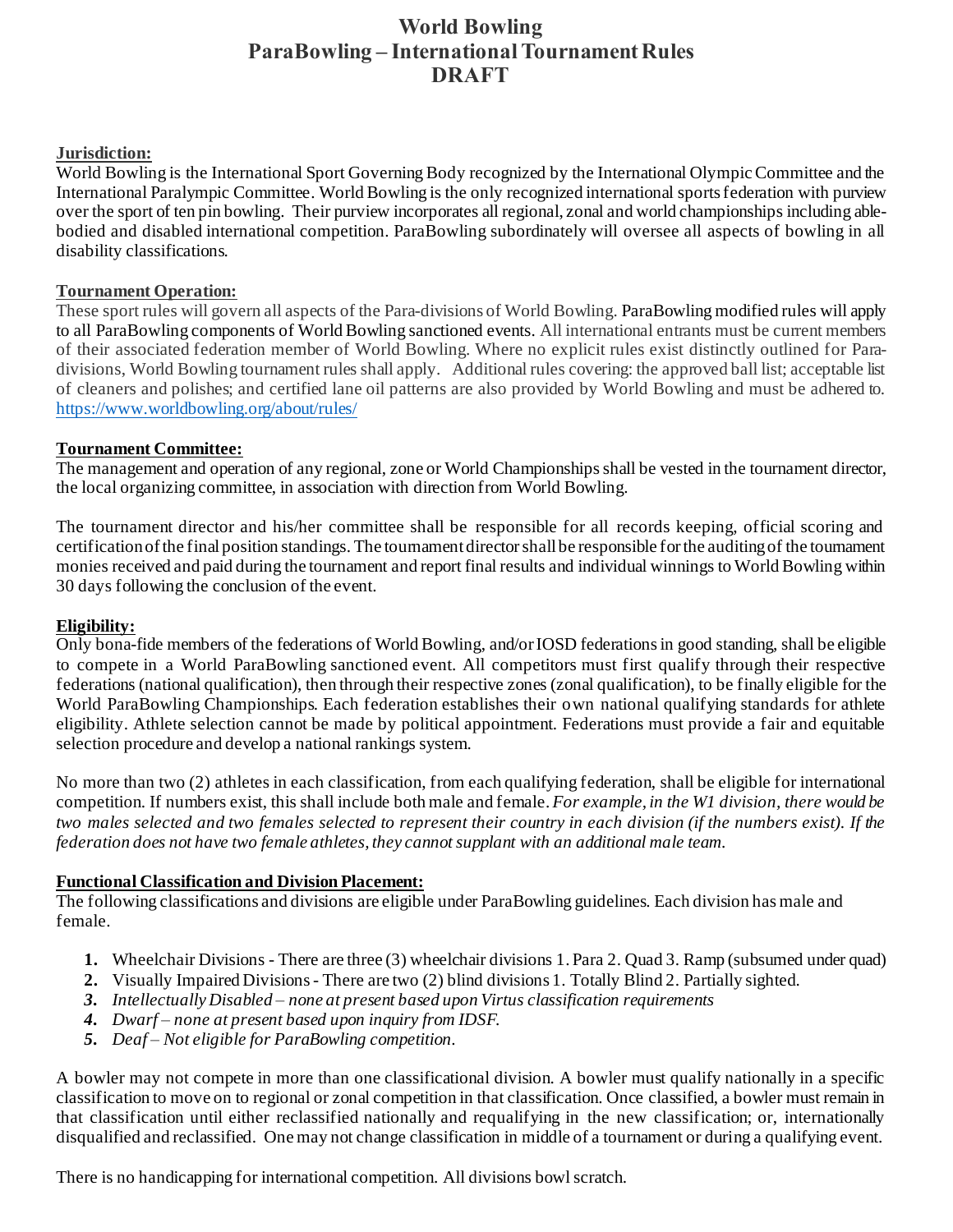# **International Competition Format:**

ParaBowling shall consist of Singles, Doubles and Team. The number of games in qualification and roll-off are determined by the regional host federation. However, no format may exceed the number of games to be bowled as outlined below.

- 1. In singles, each bowler will bowl 4 sets of 4 games in qualification (16 total). The top 4 qualifiers based upon total pins, shall qualify for the medal roll-off. Then #1 will bowl #4, #2 will bowl #3, the winners advancing to the gold medal round, the losers roll-off for bronze. The bronze match shall be contested first, then the gold medal round last.
- 2. In doubles, each team shall bowl 3 sets of 4 games in qualification (12 total), the top 4 qualifying for doubles rolloffs. Then, the same format as outlined in singles applies.
- 3. The team event is mixed doubles (2 men, 2 women in their respective division). The team event will only be contested by those federations that have both male and female bowlers. Those federations that do not have female bowlers will not be eligible to compete in the team event. Teams will bowl 2 set of 4 games in qualification (8 total), the top 4 qualifying for team roll-offs. Then, the same format as outlined in singles applies.

*Note:* Teams must be contested within the same classification. Teams may not comingle with other classifications or other divisions.

# **Registration:**

Bowlers shall show identification to verify their identity prior to competition. All bowlers shall register at the official tournament table at least sixty (60) minutes prior to the time his/her first squad of the day is scheduled, where he/she will receive lane assignments and scheduling information. Each delegation will be provided a practice time. This will be determined by random draw.

# **Closing Date:**

All entries must be postmarked no later than the deadline listed upon the tournament registration packet. Entries postmarked after that date may be deemed ineligible and returned. All entries must be filled out completely, and all applicable fees included with the entry, as well as any documentation required. Incomplete entries may be deemed ineligible and returned.

Delegations shall submit all tournament entries at one time. If an entrant is unable to compete, regardless of reason, and withdraws within 2 weeks prior to the start of an event the delegation will receive no refund. Individuals withdrawing prior to two weeks before an event will receive a refund minus any set expenses that have already be paid by event organizer. The Tournament Director may use his/her discretion in making a refund due to special circumstances.

# **Regional/Zonal Qualifications:**

Bowlers must qualify to attend World Bowling regional and world events. It is the responsibility of each federation to develop their national qualifying procedures. Only three bowlers shall be selected per division to represent their federation. The top three qualifiers of each zonal competition shall qualify to move on to the World Championships/Paralympic Games.

# *All standard World Bowling rules apply except special needs requirements for competition listed below.*

# **Disciplines:**

# **Wheelchair Division (3 Classifications)** - Standard Rules and Modified Competition Rules apply

*Includes those with impaired muscle power (e.g. paraplegia and quadriplegia, muscula[r dystrophy](https://www.bing.com/search?q=Muscular+Dystrophy&filters=sid%3a74c369e6-864c-e0d3-b2ed-6faa8acbd5db&form=ENTLNK) - a group of inherited conditions affecting the muscles, gradually leading to disability., post-polio syndrome[, spina bifida](https://www.bing.com/search?q=Spina+Bifida&filters=sid%3abc6f5d41-3af0-4bbd-20a5-e1fa2971becf&form=ENTLNK) (malformation of the vertebrae in the spine that exposes the spinal column.), impaired passive range of movement, limb deficiency (e.g. amputation or dysmelia), leg length difference, hypertonia[, ataxia](https://www.bing.com/search?q=Impaired+Coordination&filters=sid%3a18b56566-2f92-1ee3-6bfa-ea78133dd743&form=ENTLNK). Loss of coordination of voluntary muscle movements, athetosis.*

*(W1) Para/Amputee Classification* – incorporates all wheelchairs and power wheelchair users, with lower limb disability or dysfunction, paraplegia, cerebral palsy (with functional hands), partial or full leg amputees and *Les Autres* athletes with mobility disfunction. All must compete from a wheelchair and follow the rules of play and modified rules established for this discipline. All must manually self-propel the ball.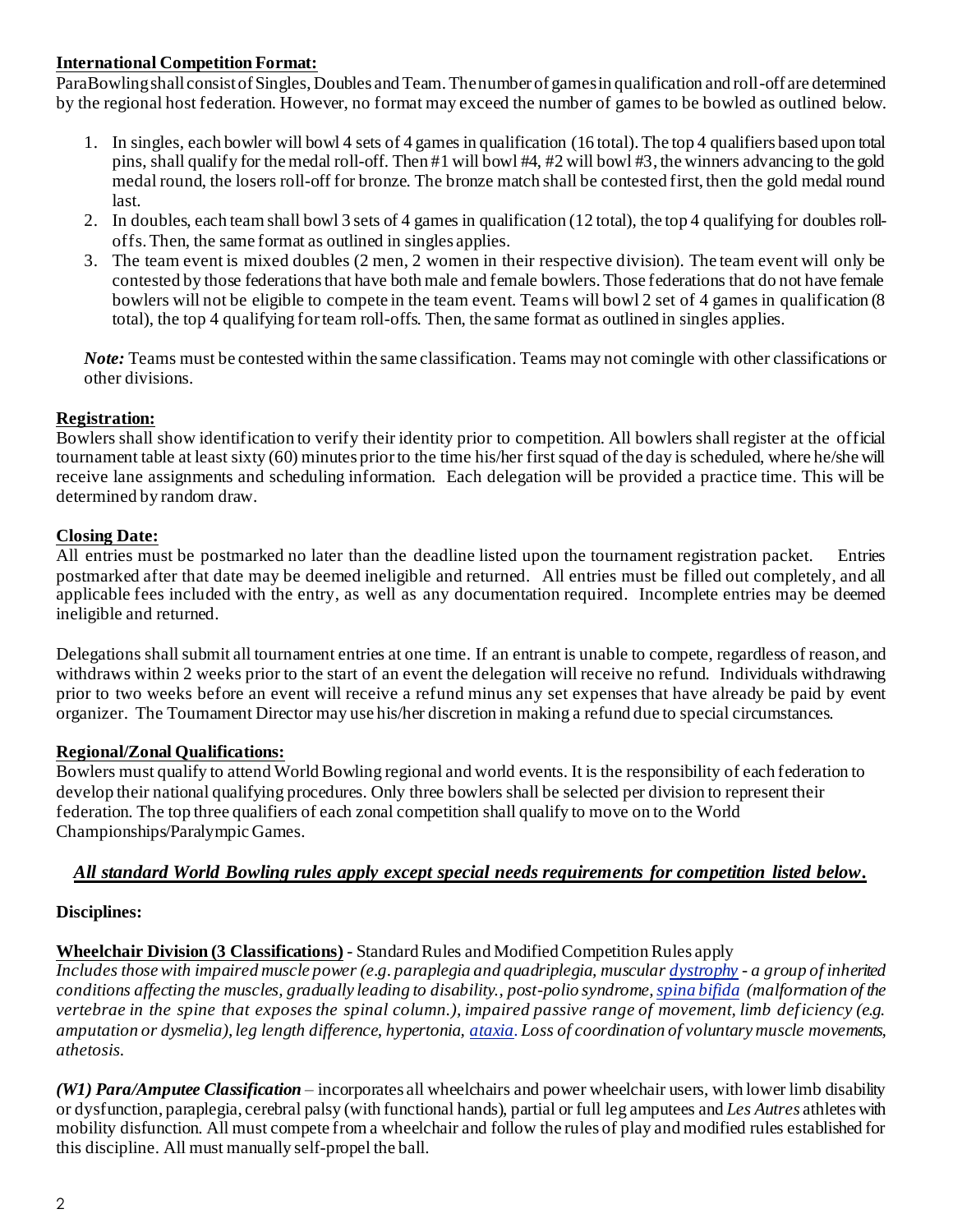*(W2) Quad Classification* – All wheelchair users with quadriplegia, meaning disability and dysfunction in all four limbs, including both hands with manifest functional limitation.

*(W3) Ramp Classification* – (Dynamic-IKAN) A wheelchair user with severe limitations of all four limbs, unable to manually propel the ball. This discipline will require an assistant(Caddy) to place the ball on a ramp (design specifications required to meet established rule guidelines). The ball placement is directed by the bowler and it is released by a mouth stick or electronically. *The Ramp classification (W3) will be commingled with the quad division (W2) until such time as there are enough countries to warrant a separate division.*

# **Visually Impaired Division (2)** - Standard Rules and Modified Competition Rules apply

*To ensure a fair competition between individuals and teams, (B1) players must wear eyeshades during competition. A guide person (Caddy) may aid the bowler approach the lane. A Caddy may communicate to th e B1 for aiming but may not physically assist the bowler in their release of the ball. No assistance from a coach beyond that can be provided. Portable Guide Rails may be used for (B1) and partially sighted (B2) bowlers.*

*(B1) Totally Blind Classification -* A "totally blind" individual is one whose vision is of no value in bowling in that the individual cannot see the bowling pins, the lane, the channels or "gutters" beside the lane, the foul line or the location marks on the approach to the lane. No light perception in either eye. All competitors must wear an eye mask in this classification.

*(B2) Partially Sighted –* Legal blindness is defined as vision no better that 20/200, even with glasses, or a limited field of 20 degrees or less. To be eligible, **(B2)** athletes have less than 20 per cent visual acuity remaining (using Snellen); and a visual field restricted to less than 20 degrees diameter (using Perimeter).

# **Intellectually Disabled Division (1)**(Standard Rules and Modified Competition Rules apply) *Intellectual Disabilities Classification*

*(ID) Classification -* All competitors in this sport classes must minimally fulfill the World Health Organization (WHO) definition of intellectual disability as governed and deemed eligible internationally by VIRTUS (INAS*).* Virtus (INAS) is approved by The IPC to oversee ID related sports international competition.

Athlete eligibility requires -

- An IO below 75.
- Limited intellectual functions and adaptive behavior which must be diagnosed before the age of 18.
- Impairment in adaptive functioning for example, social, domestic and communication skills. The impairment must negatively affect the athlete's ability to compete in the specific sport.

All World Bowling and ParaBowling modified rules of competition apply. Currently Virtus athletes are not involved in the sport. VIRTUS (INAS) has been contacted and is determining their interest in ParaBowling competitions.

# **Dwarf Division (1)**

Short stature athletes have a reduced length in the bones of the upper limbs, lower limbs and/or trunk. Examples of an underlying health condition that may lead to short stature include achondroplasia, growth hormone dysfunction, and osteogenesis imperfecta (*per IPC Eligible Impairments, Section 2.5*). *Note: Several contacts have been attempted with the International Dwarf Sports Federation (IDSA) and DAAA in the USA to determine their interest in the sport. To date, no contact has been returned.*

# **Deaf – Ineligible for ParaBowling**

Deafness is not considered an eligible disability for ParaBowling. Deafness does not preclude one from participating and competing in the sport with able-bodied athletes. Many deaf athletes can easily assimilate into non-disabled competitions. However, ParaBowling may assist this affiliated organization, where practical, with bowling development and with their Deaf World Games *(Deaflympics)*.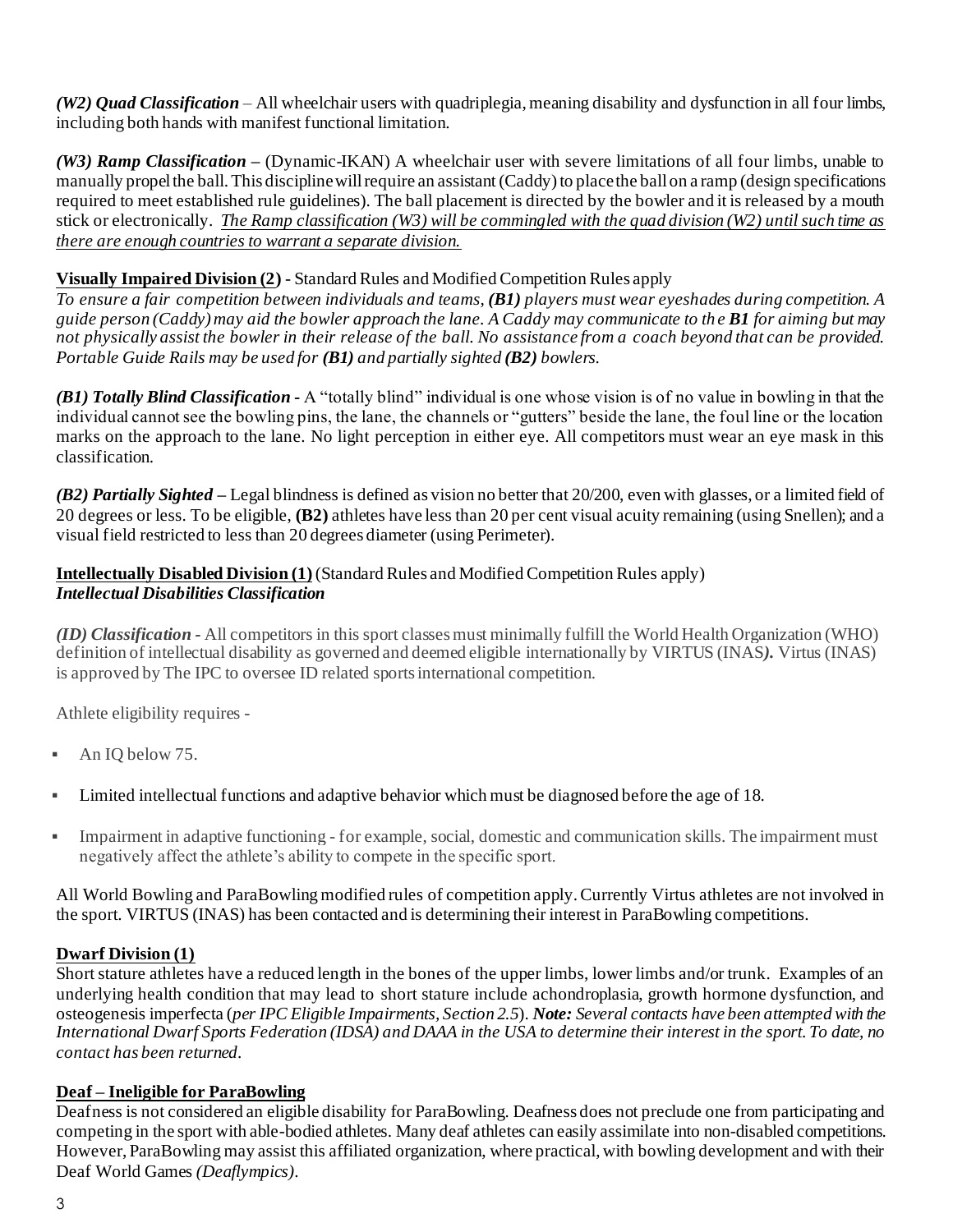#### **Special Equipment and Rule Modifications**

# **Technical Specifications:**

**Wheelchair Para Division (W1, W2):** One may use a manual or power wheelchair to bowl from. **W-3** can only use a power wheelchair.

With exception of the **W-3** Quad classification - dynamic ramp division, W2 classification bowlers must impart his/her own force or impetus to deliver the ball. Ramp bowlers may use a Caddy to assist in placing the ball on the ramp prior to approach.

#### **Standard Wheelchair and Power Wheelchair specifications:**

- Bowlers must remain fully seated on the wheelchair cushion during delivery of the ball.
- Wheelchair cannot be higher than 21" (53.34 centimeters) from of the wheelchair seat rail frame to the floor.
- An elevating power chairs must be at its lowest normal seat height during competition. It cannot be elevated or allow the bowler to stand during competition.
- The cushion on the wheelchair cannot exceed 5 inches (12.7 centimeters).

#### **Steadying a Wheelchair:**

Only those devises that are designed for and mechanically attached to the wheelchair shall be used to steady or lock down the wheelchair. Standard brakes, either electronic or static may be used. Castor pin locks to steady the smaller front wheels are allowed if they are attached to the wheelchair.

- No other aid, device, mechanism or person shall be allowed to steady the wheelchair.
- Bowlers are required to maintain the mechanical functionality of the wheelchair during competition.
- No part of the wheelchair (except the wheels) may touch the approach.
- No feet, hands, brace supports can contact the floor.
- Any additional device or weights attached to a manual wheelchair, or to the wheels of a manual wheelchair. (i.e. power assist wheels) for the expressed purpose of stabilizing the wheelchair or assisting the mobility of the user, are allowed.
- Any strapping systems used for the express purpose of securing or stabilizing the bowler with their chair shall be allowed.
- Except for the IKAN Ramp Division, every bowler must impart his/her own force or impetus to deliver the ball.

#### **Seat Repositioning:**

No bowler's buttocks may leave the cushion of his wheelchair while delivering the ball. For example, a bowler may not reposition himself to sit on the wheel of a wheelchair to allow a better swing trajectory away from the wheel. Such is considered a personal advantage over bowlers who may not have that physical capability or dexterity. A bowler may sit next to the wheel, but both cheeks of the buttocks must remain in the wheelchair when delivering the ball. The buttocks must always remain in contact with the cushion of the chair.

Neither may an amputee extend his leg while seated to the floor to achieve additional height or additional leverage when delivering the ball. Both feet must remain on the footrest of the wheelchair at the time of delivery. Further, a double amputee, may not stand on their stumps to deliver the ball from the chair. Again, the buttocks must remain in the chair during the delivery of the ball.

#### **Wheelchair Breakdown:**

It is not the responsibility of the event organizer to assist with or help maintain personal wheelchairs. That is the responsibility of the bowler and /or their delegation. Event organizers will neither provide complementary wheelchairs for use; nor fix those that break.

In cases of wheelchair breakdowns, the tournament director shall be advised of the delay. If, in his/her judgment the repairs shall be lengthy, he/she shall instruct the remaining bowlers to bowl 'out of turn'. After completion of the repairs, the bowler shall start bowling at the beginning of the next full game. He/she will be allowed to make up the missed frames or games after the completion of the scheduled shift.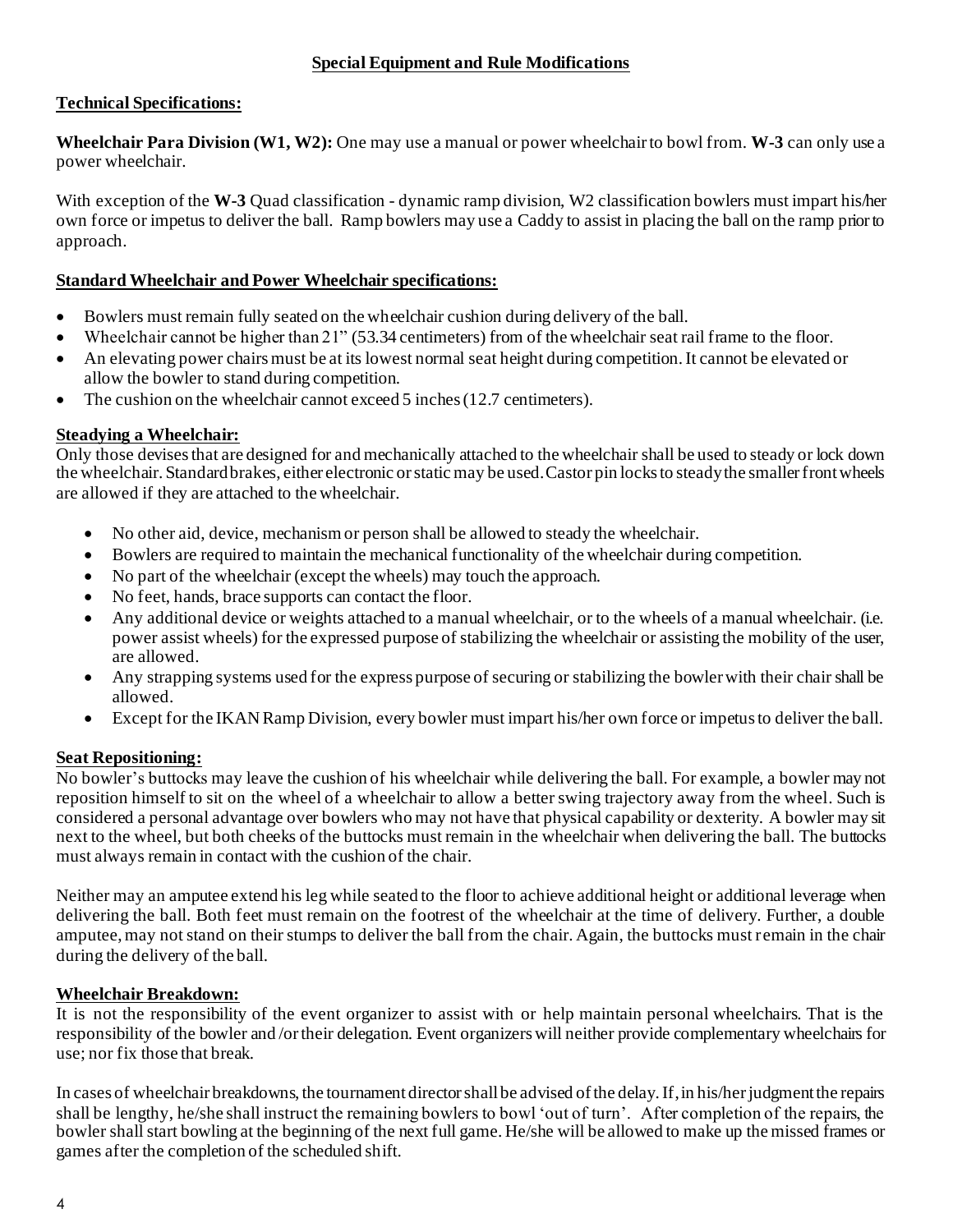#### **Special Equipment:**

A fixed dynamic bowling ramp may be used in the delivery of the ball (i.e. IKAN ramp/chute).

#### **Dynamic Ramp:**

The intent of the "dynamic bowling ramp" is to allow a **W-3** classification, with limited if any hand function, to compete without creating an unfair personal advantage.

- $\triangleright$  Ramp may only be used with/on a power wheelchair. Ramp must be affixed securely and safely to the power wheelchair. No part of the ramp may touch the approach or the lane but a soft roller or bumper at the very end of the affixed ramp. At no time can the ramp or the roller/bumper pass the foul line.
- $\triangleright$  The release of the ball is initiated by the user, by driving the power wheelchair forward and then stopping, allowing only the natural inertia and gravity to release and roll the bowling ball forward.
- ➢ No user may use their hands or any other physical means to position or push the ball off the ramp. *Note:* As the ball can be released from the result of the wheelchair stopping, a mouth stick or other devices used to push the ball from the ramp are not allowed.
- $\triangleright$  All users must utilize a "Caddy" (assistant) to place and position the ball on the ramp at the user's instructions. Once ball is positioned the Caddy must leave the approach area. Caddies are permitted to call out instructions for backing up on the lane approach.
- $\triangleright$  Bowler may call "time out" to have the Caddy re-position the ramp or ball position. The IKAN user is responsible for instructing the Caddy including how to place the ball, tournament rules, bowling etiquette and dress code rules. Caddy's will be required to adhere to the WB competition dress code. A Caddy may not shadow or walk parallel to the bowler during the approach. The Caddy may not hold or touch the bowler after the ball has been put in place. Once the ball has been positioned in play, the Caddy must move him/herself away from the bowler and the approach. *Note: A VI Caddy assisting a VI bowler may parallel the VI bowler and assist with handing the ball and physical guide return from the lane*.
- $\triangleright$  Power Wheelchair speed must not exceed 4 miles per hour (6.4 kilometers per hour) on the approach.
- $\triangleright$  Power Wheelchair must be operated and directed by the bowler only.
- ➢ During a standard delivery, any part of the ramp passing the foul line is considered as a fault/foul and no pins are awarded.
- $\triangleright$  A ball dropped accidently dropped on the approach or lane (even if it crosses the foul line) is not considered a legal delivery. No penalty or foul is incurred. The ball shall be replaced for the bowler.
- $\triangleright$  The IKAN ramp may be of any length as long as it does not extend more than 3 feet past the front of the chair's leg rest and does not exceed the height of the bowler's chin when the chair is at its lowest normal height. For safety reasons, elevator chairs may not be elevated during competition.
- $\triangleright$  The physical ramp may be made of any material if the construction and attachment are safe for all. It is up to the IKAN bowler to ensure/prove that the IKAN is not touching the approach or lane or should a challenge be called.
- ➢ The IKAN ramp is legal during all WB sanctioned competitions.

# **Caddy/Personal Care Attendant:**

The use of a Caddy or Personal Care Attendant must be reported on the entry form. A Caddy or Personal Care Attendant (PCA) are a part of the federation's delegation. As such, Caddy's or Personal Care Attendants that provide bowling assistance in any way to a competitor must be identified, credentialed and properly uniformed when assisting in competition.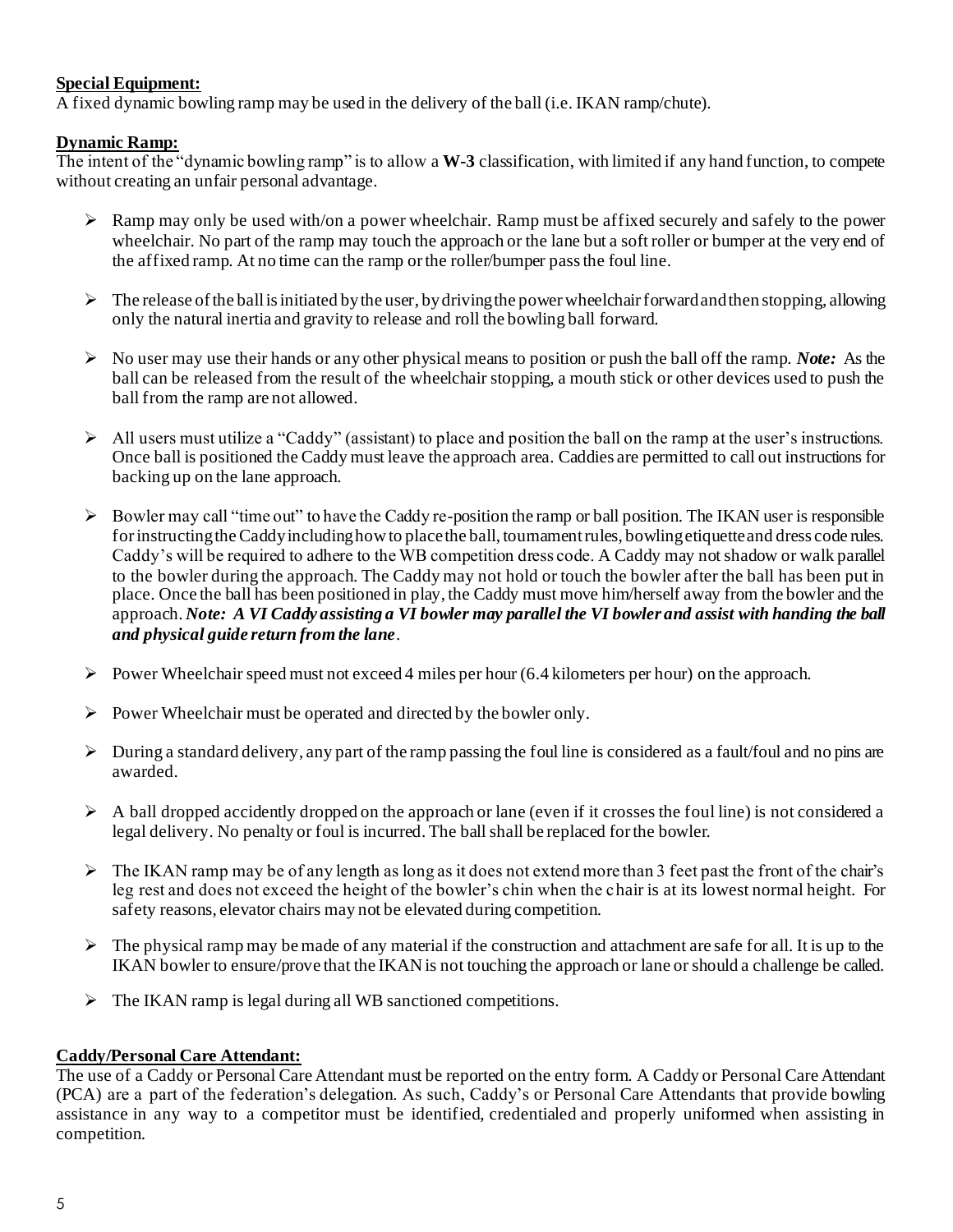# **Rolling Approach:**

A quad division bowler using a powerchair**W-3**, with an IKAN bowling device, may utilize a rolling approach to the foul line for delivery of the ball. IKAN ramps must meet the prescribed technical standard of height, length and width. Ramps may not proceed past the foul line at the time of ball release.

A bowler using a manual wheelchair may make a dynamic rolling approach to deliver the ball. However, the bowler must adhere to all other specialized rules of play (i.e., a bowler's wheelchair cannot pass the foul line during or after delivery of the ball. A bowler may not use their feet to stop the wheelchair).

# **Bowling Balls:**

Any bowling ball used must meet the standards and drilling requirements as set forth in the most current World Bowling competition rules. Any bowling ball used must be within the specifications set for in World Bowling rules, and meet the weight, marking and any other specifications included in the rules. A bowler must register his bowling balls prior to competition. A bowler may have no more than 4 balls registered for play. If one becomes damaged at no fault of the bowler. That ball may be replaced, and the new ball added to the ball registry. **No participant may bring more than 6 balls to be used during competition.** The serial number of those balls must be registered and checked prior to competition. Any ball that is checked and disqualified may be replaced with another qualified ball.

#### *Note: Effective August 2020 no weight holes are allowed in a bowling ball. Weight holes are defined as any hole not covered by the bowlers primary gripping hand. As no hands are used with the dynamic ramp, no holes are allowed.*

#### <https://www.worldbowling.org/about/rules/>

A bowler may not use a push stick to propel his ball in international competition.

A bowler may not use a snap ring ball to bowl in international competition.

#### **Rails for Stability - Blind Classification:**

Rails to assist **B1-B2** bowlers must meet the technical standards for eligibility from IBSA. Rails must not be mounted or permanently affixed to the floor. Rails must be non-scarring to the approach surface.

A **B1** Caddy assisting a **B1/B2** bowler may parallel the bowler and assist with handing the ball and physical guide return from the lane.

#### **All other aids must have been previously submitted and approved by the World ParaBowling Technical Committee.**

**Order of Bowling:** Lane assignments shall change with each scheduled shift. Each bowler shall successively, and in regular order, bowl on the lanes as assigned. Depending on the size of the division, bowlers may be scheduled to bowl with only members in their own division.

**Tardy Bowlers:** Tardy bowlers arriving after the beginning of the scheduled shift in progress shall receive 'zero' for each frame missed. They shall be allowed to commence bowling in the next frame after the one in progress. If they arrive after the completion of the third frame, they will be given a "blind" score for the game in progress. They may resume the following game.

**Delay of Game:** If a bowler must leave the lanes due to an inadvertent issue (i.e., physical issue arising, wheelchair mechanical breakdown, etc.) a minimum delay of 20 minutes may be authorized by the TD. This does not include foreseeable issues such as needing tape, a blister, or other minor bowling issue.

#### **Physical Issues Arising:**

If a bowler experiences a physical issue beyond their control, (i.e., bowel/bladder disruption), they may be provided up to 20 minutes to resolve the issue. The TD must be advised, and their approval granted. If the bowler in a singles competition cannot return to the match for any reason after the start of play, the match is forfeited. If an issue happens during a doubles or team event, it will be up to the Tournament Director to decide whether the involved player is "blinded-out" and the remaining team member(s) are allowed to continue through the conclusion of the match. The TD's decision is final and is not subject to appeal.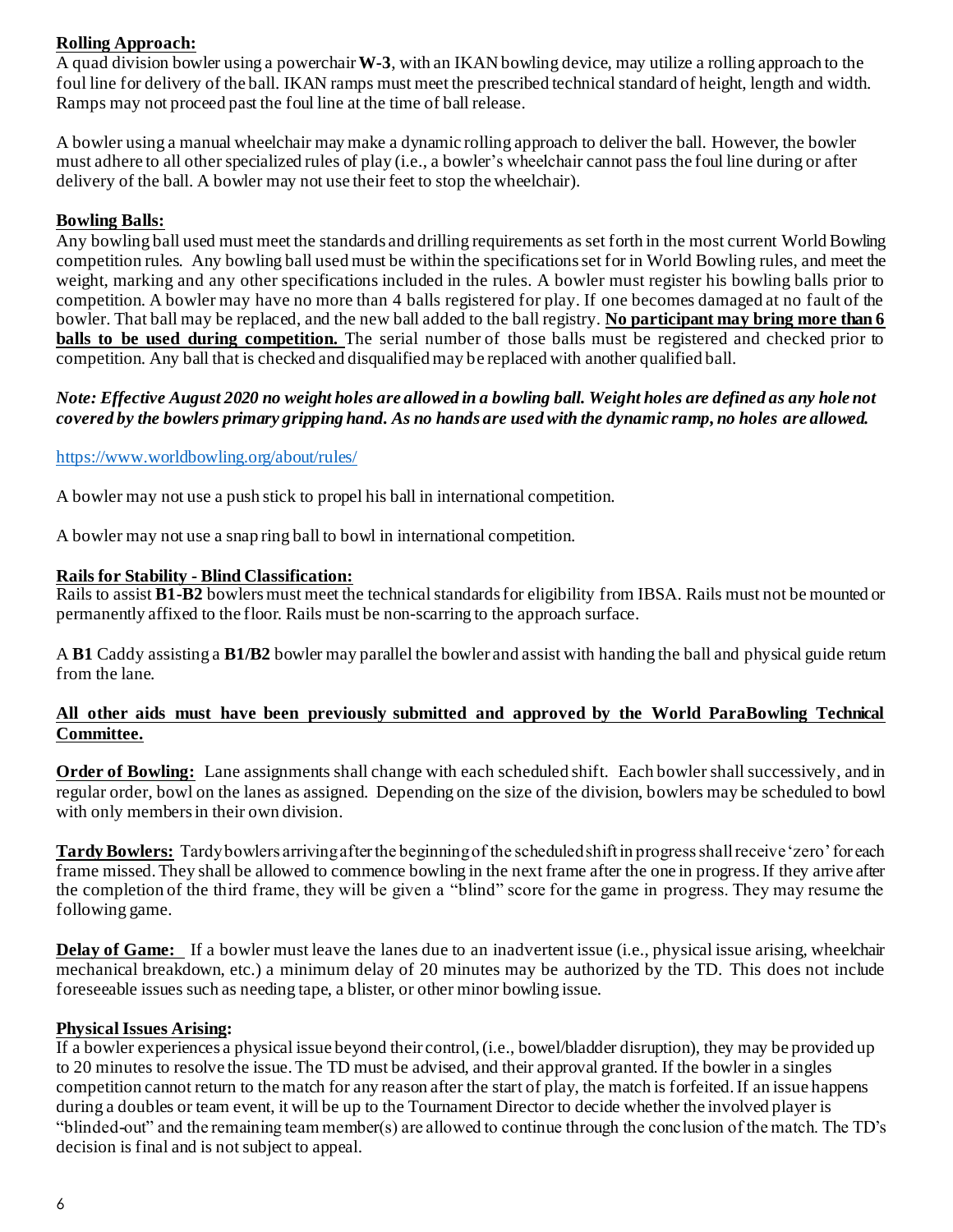# **Fouls:**

Foul lights will be used for the entire competition. A slow rolling ball shall not constitute a foul. No part of the body shall contact the floor beyond the foul line during the delivery of the ball. No objects shall be placed on the approach, or near the foul line, except the wheels of the wheelchair. The wheelchair may not contact or rest upon any foreign object… i.e., the foul light housings, during the delivery of the ball.

# **Scoring:**

World Bowling will approve all scoring systems prior to competition. Scoring will be directed by World Bowling in coordination with the Tournament host. Itshall be the responsibility of each bowler to verify the accuracy of his/her score before signing his/her score sheet. Then, it shall be turned into the official scorer.

# **Tie Scores:**

In the event of a tie score in a one game roll-off shall be bowled to break the tie. See WB rules for further clarification.

# **Misconduct/Unsportsmanlike Behavior:**

Any bowler who, in the judgment of the tournament director, conduct themselves in an unsportsmanlike manner, uses profanity, profane gestures, throws, bangs, hits fixtures, or who engages in improper tactics or misconduct, may be removed from the competition and disqualified. This includes, but is not limited to physical, verbal or taunting abuse toward other individuals, or becoming intoxicated and disorderly or arrested away from the venue. Such individual will be removed from the competition and asked to leave the tournament.

# *There will be no drinking of alcoholic beverages during any portion of the tournament, unless otherwise stipulated by the tournament director.*

# **Resetting Pins:**

Bowlers shall be allowed one re-rack per game during the tournament play. All other re-racks must be approved by a member of the tournament committee. All re-racks during roll off competitions may be requested from the tournament director or his/her designee.

# **Dress Code:**

Para Bowlers shall follow the dress code imposed by World Bowling for competitions. In addition:

- 1. No headgear, hats, caps, headbands, bandannas, scarves, visors, sunglasses, or earphones.
- 2. No shorts, tee shirts or tank tops.
- 3. All shirts must have a butterfly or ribbed collar and be of plain design or may display bowling company logos or sponsorship logos pre-approved by World Bowling.
- 4. Jerseys with sash collars are also permitted.
- 5. Women's blouses must be, at minimum, short-sleeved. Halter tops, and blouses exposing the back are prohibited as are spaghetti straps.
- 6. Shirts shall not display inappropriate pictures, profanity, or phrasing.
- 7. Bowlers shall not have medical apparatus exposed during competition (i.e., legs bags).

# **Blind Scores:**

"Blind scores" shall not be permitted in World Bowling Sanctioned Competition unless approved in the case of a '*Physical Issue Arising'* or '*Wheelchair Breakdown*' by the Tournament Director.

# **Doping Guidelines:**

All competitors may be subject to doping standards by World Bowling through ITA in accordance with the rules set forth by the IPC and WADA. The doping rules and banned substances list is available online at: [https://www.paralympic.org/sites/default/files/document/180405125828917\\_2018\\_04+IPC+Anti-](https://www.paralympic.org/sites/default/files/document/180405125828917_2018_04+IPC+Anti-Doping+Code_FINAL.pdf)[Doping+Code\\_FINAL.pdf](https://www.paralympic.org/sites/default/files/document/180405125828917_2018_04+IPC+Anti-Doping+Code_FINAL.pdf)

If an athlete is medically required to take a banned substance via prescription, an alternate medication must be sought, or a waiver obtained from WADA through World Bowling. The alternate medications list is available for review via a link on World Bowling's website or through the IOC/IPC website[. https://www.worldbowling.org/athletes/anti-doping/](https://www.worldbowling.org/athletes/anti-doping/)